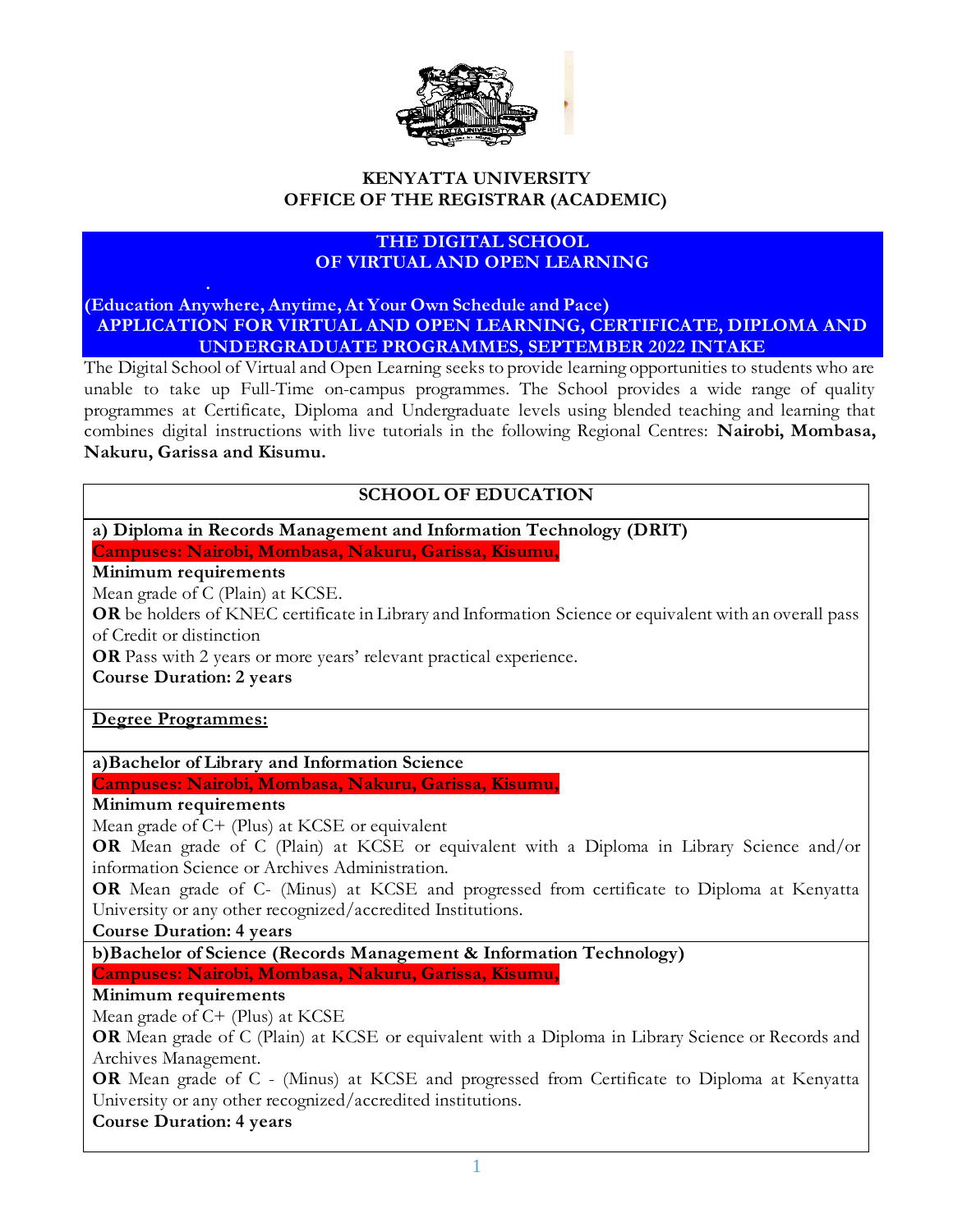# **c)Bachelor of Education (Early Childhood Education)**

**Campuses: Nairobi, Mombasa, Nakuru, Garissa, Kisumu,** 

**Minimum Requirements**

Mean grade of C+ (Plus) at KCSE or equivalent.

**Course Duration: 4 years**

**d)Bachelor of Education (Special Needs Education)** 

**Campuses: Nairobi, Mombasa, Nakuru, Garissa, Kisumu,** 

**Minimum Requirements**

Mean grade of C+ (Plus) at KCSE or equivalent with at least C+ (plus) in two of the following subjects: English, Kiswahili, PE, History, Mathematics, Biology and any Arts subject

**e)Bachelor of Education (Arts):**

**Campuses: Nairobi, Mombasa, Nakuru, Garissa, Kisumu,** 

**Minimum Requirements**

Mean grade of  $C+$  (Plus) at KCSE or equivalent with at least  $C+$  (Plus) or equivalent in two (2) subjects of career choice

**Course Duration: 4 years**

**f) Bachelor of Education (Science):**

**Campuses: Nairobi, Mombasa, Nakuru, Garissa, Kisumu,** 

## **Minimum Requirements**

Mean grade of C+ (Plus) at KCSE examination or equivalent with at least C+ (Plus) in two (2) Science subjects and C (Plain) in Mathematics

**Course Duration: 4 years**

# **SCHOOL OF HUMANITIES AND SOCIAL SCIENCES**

**Diploma Programme:**

**Disaster Management** 

**Campuses: Nairobi, Mombasa, Nakuru, Garissa, Kisumu,** 

**Minimum Requirements**

Mean grade of C- (Minus) at KCSE or Division III at K.C.E or equivalent **OR** Mean grade of D+ (Plus) at KCSE or equivalent with a Certificate in relevant field from a recognized institution. OR be a holder of any Diploma or Degree holder from a recognized Institution of Higher Learning.

**Course Duration: 2 years**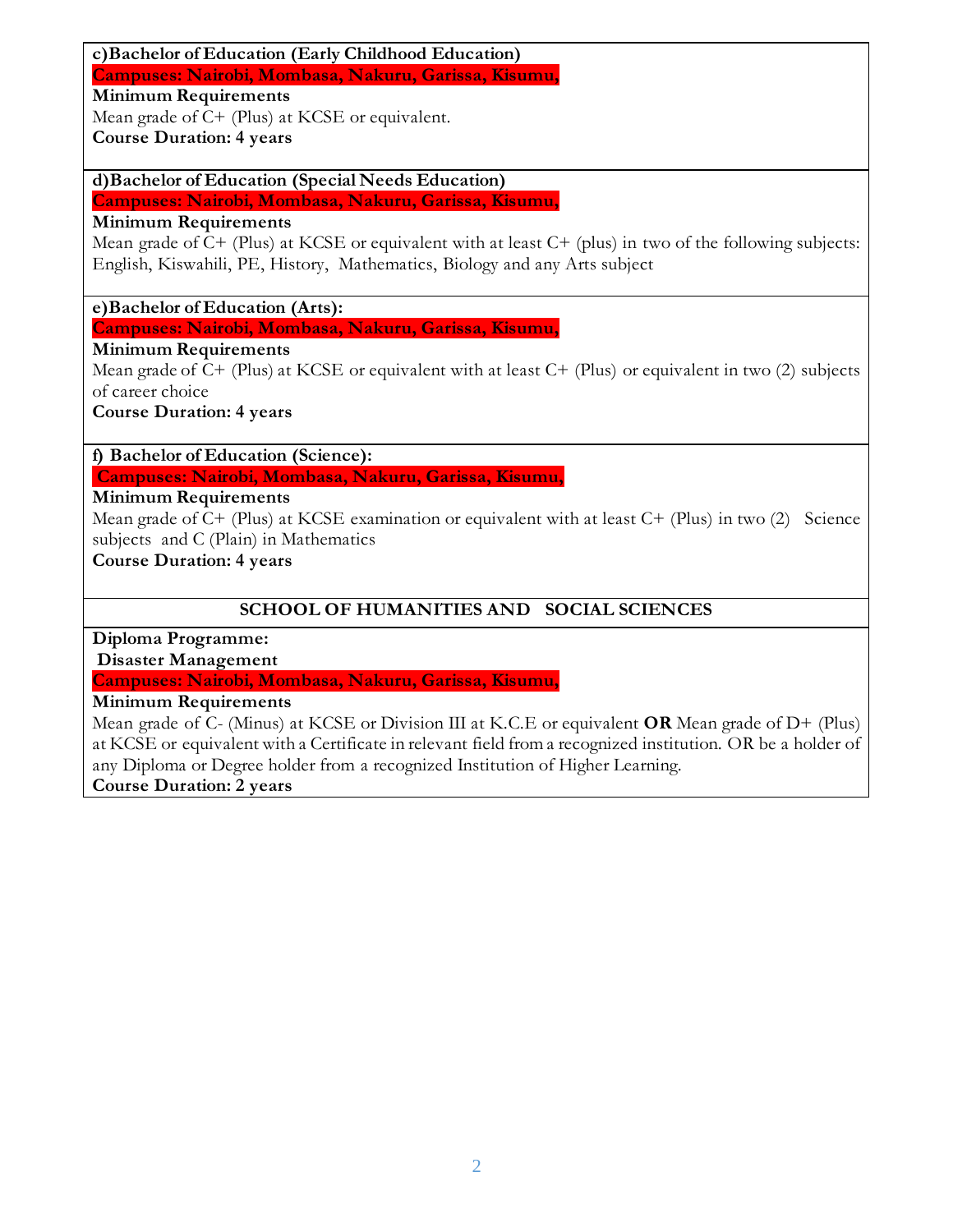#### **Degree Programmes:**

#### **a) Bachelor of Arts:**

**Campuses: Nairobi, Mombasa, Nakuru, Garissa, Kisumu.**

## **Minimum requirements**

Mean grade of  $C + (Plus)$  at KCSE or equivalent with at least  $C + (Plus)$  or equivalent in three (3) subjects chosen from English, Kiswahili, Literature, History and Government, Geography, Mathematics, Christian Religious Education, Business Studies, Islamic Religious Education, French, German, Hindu Religious Education.

**OR** A mean grade of C- (Minus) at KCSE and a Diploma in relevant field of study from a recognised institution and a minimum of C-(Minus) in three subjects chosen from English, Kiswahili, Literature, History and Government, Geography, Mathematics, Christian Religious Education, Business Studies, French and German.

**Course Duration: 4 years**

**b). Bachelor of Arts (Gender and Development Studies)**

**Campuses: Nairobi, Mombasa, Nakuru, Garissa, Kisumu,** 

#### **Minimum Requirements**

Mean grade of C+ (Plus) at KCSE or equivalent

**OR** Division II in 'O' Level plus three (3) years relevant work experience.

**OR**'A' Level Certificate with two (2) Principals of D (Plain).

**OR** A Degree or a Diploma from a recognized institution of higher learning.

**OR** Mean grade of C – (Minus) at KCSE and progressed from Certificate to Diploma at Kenyatta University or any other recognized/accredited institutions.

**Course Duration: 4 years**

## **c).Bachelor of Arts (Psychology)**

#### **Campuses: Nairobi, Mombasa, Nakuru, Garissa, Kisumu.**

#### **Minimum Requirements**

Mean grade of C+ (Plus) at KCSE or equivalent with at least C (Plain) in English and Mathematics.

**OR** Mean grade of C- (Minus) with a Diploma (Passed with Credit) in any field of study from a recognized institution of higher learning. **OR** Mean grade of D+ (Plus) with a certificate followed by a Diploma (passed with credit) in any field of study from a recognized institution of Higher learning.

#### **Course Duration: 4 years**

**d).Bachelor of Public Policy and Administration (BPPA)**

**Campuses: Nairobi, Mombasa, Nakuru, Garissa, Kisumu.**

### **Minimum Requirements**

Mean grade of C+ (plus) at KCSE or equivalent with at least grade C- (Minus) in Mathematics and English.

**OR** A- Level Certificate with two (2) principal passes and a credit pass in Mathematics at O- Level). **OR** Diploma with a credit pass in a relevant field from a recognized institution with KCSE Mean grade of C (Plain) and C- (Minus) in Mathematics and English.

**Course Duration: 4 years**

# **SCHOOL OF SECURITY, DIPLOMACY AND PEACE STUDIES**

### **Diploma Programme:**

**Diploma in Security Science and Management** 

**Campuses: Nairobi,Mombasa,Kisumu, Nakuru,Garissa** 

**Minimum Requirements**

a) Kenya Certificate of Secondary Education (KCSE) with a minimum mean grade of C- (Minus) **OR**

b) Kenya Certificate Secondary Education (KCSE) with a minimum grade of D+ (Plus) and a Certificate in a related course from an institution recognized by Kenyatta University Senate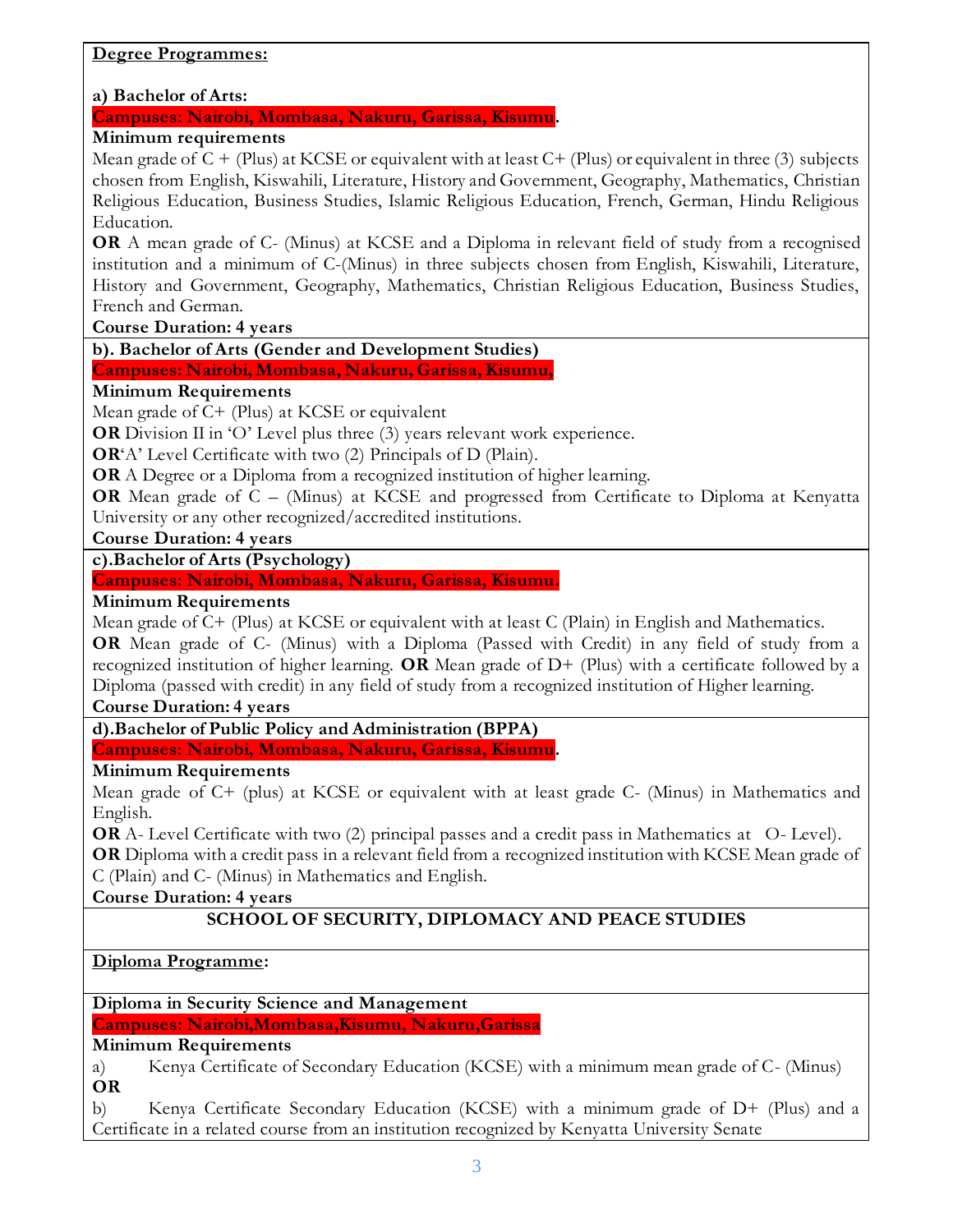#### **OR**

c) Equivalent qualifications as determined by Kenya National Qualifications Authority (KNQA

# **Course Duration: 2 years**

# **Degree Programme:**

## **Bachelor of Security Science and Management.**

**Campuses: Nairobi, Main,Mombasa, Nakuru, Kisumu.**

# **Minimum Requirements**

- (i) Minimum grade  $C+$  (plus) at K.C.S.E. or its equivalent.
- (ii) 'A' Level or K.A.C.E. or its equivalent with two principal passes and a subsidiary pass.
- (iii) Holders of a Diploma in Security Science and Management, Diploma in Security and Correction Science, Diploma in Crime Prevention and Management or any other diploma from a recognized institution of learning provided they scored a C- (Minus) at KCSE or its equivalent. Such applicants will be considered for credit waiver according to existing Kenyatta University and Commission for University Education policy on credit waiver.
- (iv) Holders of a certificate in Security Science and Management, Certificate in Security and Correction Science, Certificate in Crime Prevention and Management or any other Certificate from a recognized institution of learning provided they scored they scored D+ (Plus) at KCSE or its equivalent and a relevant diploma.
- (v) Any degree holder from an Institution of higher learning recognized by the Kenyatta University Senate.

# **Course Duration:4years**

# **SCHOOL OF HOSPITALITY AND TOURISM MANAGEMENT**

**Certificate Programme**

# **Sports Administration and Management**

# **Campuses: Nairobi, Mombasa, Nakuru, Garissa, Kisumu.**

# **Minimum Requirements**

Mean grade of D+ (Plus) at KCSE level or equivalent **OR** KCE Division III at 'O' Level or its equivalent. **Course duration: One (1) year**.

### **Diploma Programme:**

**Diploma in Sports Administration and Management**

**Campuses: Nairobi, Mombasa, Nakuru, Garissa, Kisumu.**

# **Minimum Requirements**

Mean grade of C- (Minus) at KCSE or Division III at 'O' Level

OR hold a P1/S1 Teachers Certificate or Kenyatta University Certificate course in Sports Administration and Management

**Course Duration: 2 years**

**Diploma in Hospitality Management** 

**Campuses: Nairobi, Mombasa, Nakuru, Garissa, Kisumu.**

# **Minimum requirements**

Mean grade of C- (Minus) at KCSE or equivalent. In addition, Candidates must have obtained grade C- (Minus) in two (2) subjects chosen from the following categories:

**Alternative A :** English/Kiswahili, Chemistry, Biology

**Alternative B:** English/Kiswahili, Biological Sciences/Physical Sciences, Home Science, Chemistry/mathematics

**OR** Mean grade D+ (Plus) at KCSE with a Certificate in a field related to Hospitality from a recognized institution and two (2) years relevant work experience.

**Course Duration: 2 years**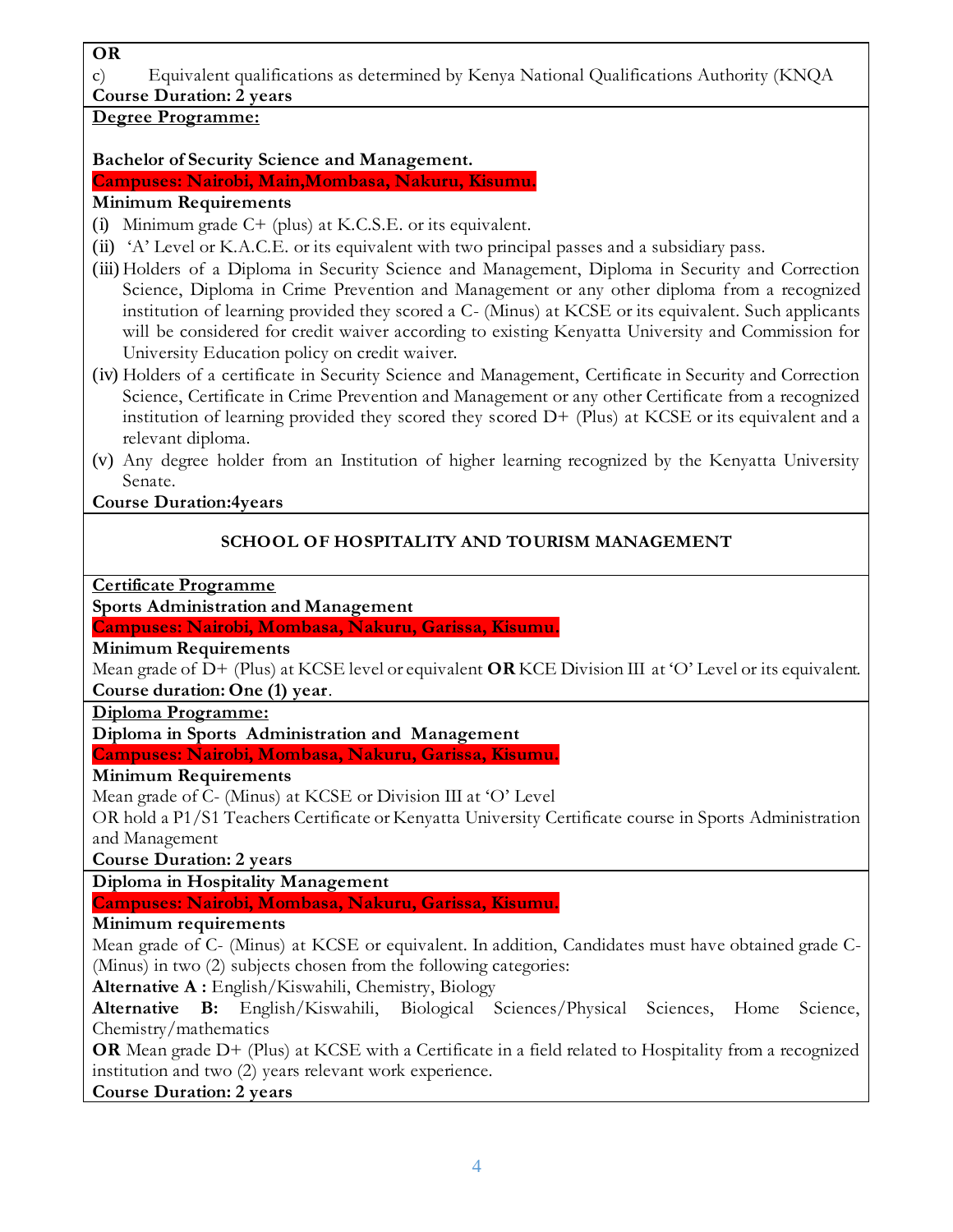#### **Diploma in Tourism Management**

**Campuses: Nairobi, Mombasa, Nakuru, Garissa, Kisumu.**

## **Minimum requirements**

Mean Grade of C- (Minus) at KCSE or equivalent. Candidates must have done **any two** the following subjects at KCSE and passed with a minimum grade of C- (Minus) in each: Biology/Biological Sciences, Geography/History, Business Education/Computer Studies, English/Foreign Language.

**OR** Mean grade D+ (Plus) at KCSE with a Certificate in a field related to Tourism from a recognized institution.

#### **Course Duration: 2 years**

# **SCHOOL OF BUSINESS**

### **Diploma Programmes:**

- **a) Monitoring and Evaluation**
- **b) Project Management**

### **Campuses: Nairobi, Mombasa, Nakuru, Garissa, Kisumu.**

### **Minimum requirements**

Mean Grade of C- (Minus) at KCSE or Division III at KCE or one Principal and one Subsidiary at KACE. OR Mean grade of D+ (Plus) at KCSE with a certificate in the relevant area of study from Kenyatta University or any other recognised/accredited institution.

Course Duration: 2 years

### **Degree Programmes**

### **a)Bachelor of Commerce:**

Students will specialize in any of the following areas:

- (a) Accounting,
- (b) Finance
- (c) Marketing
- (d) Human Resource Management
- (e) Management Science

(f) Procurement and Supply Chain

### **Campuses: Nairobi, Mombasa, Nakuru, Garissa, Kisumu.**

### **Minimum Requirements**

Mean grade of C+ (Plus) or equivalent with at least C (Plain) in Mathematics and English.

**OR** Kenya Advanced Certificate of Education (A' Level) with two (2) Principals and one (1) Subsidiary pass in Mathematics and English at Kenya Certificate of Education ('O' Level)

**OR** Degree from a recognized university.

**OR** Mean grade C- (Minus) at KCSE with a Diploma in a relevant field from a recognized institution.

**OR** Mean grade C- (Minus) at KCSE with CPA/CPS Part II or equivalent.

**OR** Mean grade of D+ (Plus) at KCSE and progressed from certificate to Diploma in a relevant field of study at Kenyatta University or any other recognized/accredited Institutions.

# **Course Duration: 4 years**

# **SCHOOL OF ENGINEERING AND TECHNOLOGY**

# **Diploma Programme:**

**Information Technology**

**Campuses: Nairobi, Mombasa, Garissa, Kisumu, Nakuru.**

### **Minimum Requirements**

Mean grade of C- (Minus) at KCSE or equivalent with at least C (Plain) in Mathematics and English. OR Mean grade of D+ (Plus) at KCSE and at least C- (Minus) in both Mathematics and English with Certificate in related field from recognized institution.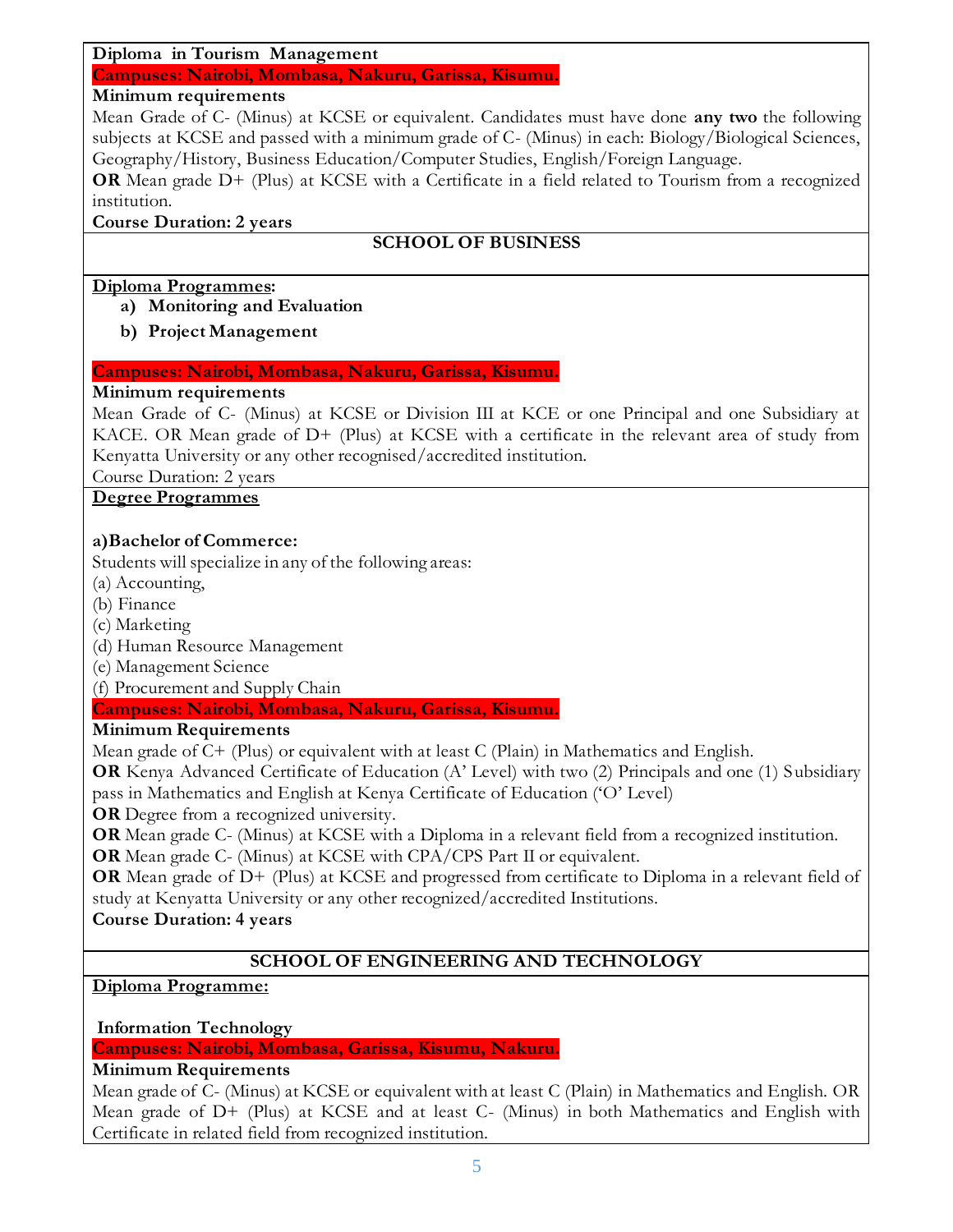# **Course Duration: 2 years**

**Degree Programme:**

### **Bachelor of Information Technology**

**Campuses: Nairobi, Mombasa, Nakuru, Garissa, Kisumu.**

#### **Minimum Requirements:**

Mean grade of C+ (Plus) at KCSE or Equivalent with at least C+ (Plus) in both Mathematics and English. **OR** Be holders of KACE certificate with a minimum of two Principal passes and one Subsidiary pass at A-level and a minimum of a Principal pass in Mathematics or Physics with Credit pass in mathematics at O-level. **OR** Mean grade of C (Plain) at KCSE and accredited Diploma in information Technology or related field from accredited institution with a C (Plain) in Mathematics and English. **OR** Mean grade of C- (Minus) at KCSE and an accredited Diploma and a Certificate in Information Technology or related field from accredited institution with C (Plain) in Mathematics and English. **OR** Mean grade of D+(Plus) at KCSE and an accredited Certificate and Diploma in Information Technology or related field in a recognized institution. In addition, the candidate must have scored C-(Minus) in Mathematics and English at KCSE.

**Course Duration: 4 years**

## **SCHOOL OF AGRICULTURE AND ENTERPRISE DEVELOPMENT**

**Degrees Programmes:**

### **a).Bachelor of Science (Agribusiness Management)**

**Campuses: Nairobi, Mombasa, Nakuru, Garissa, Kisumu.**

### **Minimum Requirements**

Mean grade of C+ (Plus) at KCSE or equivalent with at least C+ (Plus) in Mathematics and in any two (2) of the following subjects: Biology, Chemistry, Agriculture/Geography, Economics/Business Studies and Physics/Physical Sciences

OR Mean grade of KCSE C-(Minus) at KCSE or equivalent and two years (Minimum) Diploma with credit in Agriculture, Commerce, Accounting, Economics, Farm management. Agribusiness or any other related discipline from an institution recognized by Kenyatta University Senate. OR Mean grade of D+ (Plus) at KCSE and Progressed from certificate to Diploma in relevant field with at least credit pass from Kenyatta University or any other recognized institution.

**Course Duration: 4 years**

# **b)**. **Bachelor of Science (Crop Improvement and Protection)**

**Campuses: Nairobi, Mombasa, Nakuru, Garissa, Kisumu.**

### **Minimum Requirements**

Mean grade C+ (Plus) at KCSE or equivalent with at least C+ (Plus) or equivalent. In addition, the candidate must have obtained a minimum of C+ (Plus) or equivalent in Biology/Biological Sciences and any two (2) of the following subjects: Chemistry, Agriculture, Geography and Physical Science/Physics. In addition, applicants must have obtained grade C (Plain) in Mathematics at KCSE or equivalent

**OR** Mean Grade of C- (Minus) at KCSE with a Diploma of at least a Credit pass in a relevant field of study from a recognized institution. **OR** a certificate in a relevant field with at least a credit pass, a Diploma in a relevant field with at least a credit pass and a mean grade of  $D+$  (Plus) at KCSE.

### **Course Duration: 4 years**

**c). Bachelor of Science (Dry land Agriculture and Enterprise Development) Campuses: Nairobi, Mombasa, Nakuru, Garissa, Kisumu.**

### **Minimum Requirements**

Mean grade of C+ (Plus) at KCSE or equivalent with at least C+ in Biology and any two (2) subjects chosen from the following: Chemistry, Agriculture/Geography, Physics/Physical sciences. In addition candidates must have attained a C (Plain) in mathematics.

**OR** Mean Grade of C- (Minus) at KCSE with a Diploma of at least a Credit pass in a relevant field of study from a recognized institution. **OR** a certificate in a relevant field with at least a credit pass, a Diploma in a relevant field with at least a credit pass and a mean grade of D+ (Plus) at KCSE.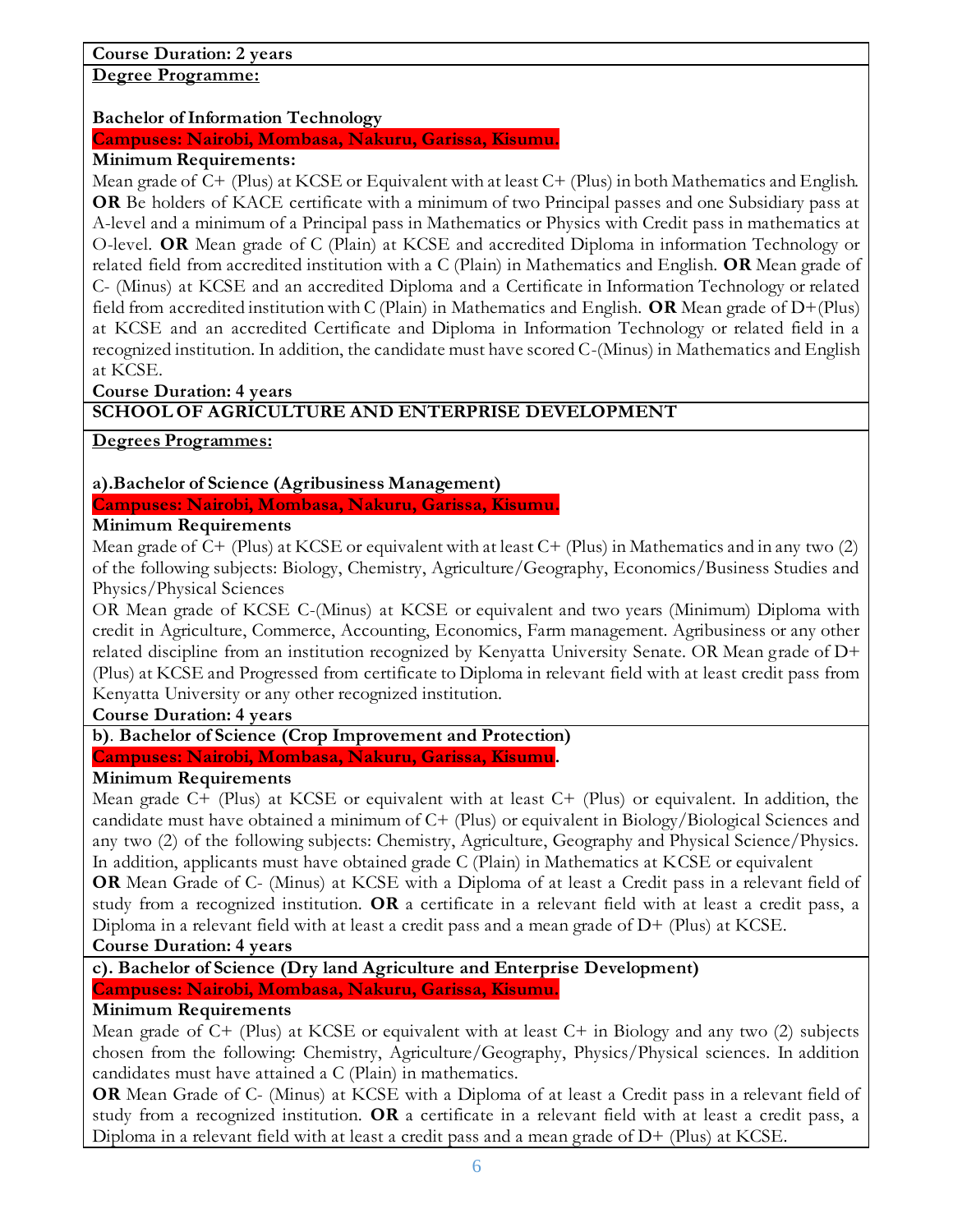#### **Course Duration: 4 years**

#### **d). Bachelor of Science (Agricultural Resource Management)**

**Campuses: Nairobi, Mombasa, Nakuru, Garissa, Kisumu.**

#### **Minimum Requirements**

Mean grade of C+ (Plus) at KCSE or equivalent with at least C+ in Biology and any two (2) subjects chosen from the following: Chemistry, Agriculture/Geography, Physics/Physical sciences. In addition candidates must have attained a C (Plain) in mathematics.

**OR** Mean Grade of C- (Minus) at KCSE with a Diploma of at least a Credit pass in a relevant field of study from a recognized institution. **OR** a certificate in a relevant field with at least a credit pass, a Diploma in a relevant field with at least a credit pass and a mean grade of D+ (Plus) at KCSE.

#### **Course Duration: 4 year**s

**d). Bachelor of Science (Agriculture)**

**Campuses: Nairobi, Mombasa, Nakuru, Garissa, Kisumu.**

#### **Minimum Requirements**

Mean grade of C+ (Plus) at KCSE or equivalent. In addition, the candidate must have obtained a minimum of C+ (Plus) or equivalent in Biology/Biological Sciences and any two (2) of the following subjects: Chemistry, Agriculture, Geography and Physics/Physical Science. In addition, candidates must have obtained Grade C (Plain) in Mathematics at KCSE or equivalent.

OR Mean Grade of C- (Minus) at KCSE with a Diploma of at least a Credit pass in a relevant field of study from a recognized institution. OR a certificate in a relevant field with at least a credit pass, a Diploma in a relevant field with at least a credit pass and a mean grade of D+ (Plus) at KCSE. **Course Duration: 4 years**

#### **e). Bachelor of Science (Agriculture Education and Extension).**

**Campuses: Nairobi, Mombasa, Nakuru, Garissa, Kisumu.**

#### **Minimum Requirements**

Mean grade of C+(Plus) at KCSE or equivalent with at least C+ (Plus) in: Biology, Agriculture, Chemistry/Geography, Mathematics/Physics/Physical Sciences

OR Mean Grade of C- (Minus) at KCSE with a Diploma of at least a Credit pass in a relevant field of study from a recognized institution. OR a certificate in a relevant field with at least a credit pass, a Diploma in a relevant field with at least a credit pass and a mean grade of D+ (Plus) at KCSE. **Course Duration: 4 years**

#### **Undergraduate Programmes Tuition Fee range depending on the programme Statutory Fee**  Art Based East Africans Kshs. 70,000 Non-East Africans Kshs. 87,500 Kshs. 32,900 Science Based, Economics & **Commerce** East Africans Kshs. 75,000 Non-East Africans Kshs. 93,800 Kshs. 32,900 Diploma East Africans Kshs. 52,000 Non-East Africans Kshs. 65,000 Kshs. 32,900 Certificate East Africans Kshs. 34,400 Non-East Africans Kshs. 43,000 Kshs. 32,900

# **FEES GUIDELINES**

#### **Why you should enroll with the digital school of virtual and open learning.**

The Digital School …

- i) Offers a wide and diverse range of programmes that prepares one to thrive in today's competitive global market place
- ii) Offers one an opportunity to learn from a pool of leading academic professionals experienced in technology mediated teaching and learning.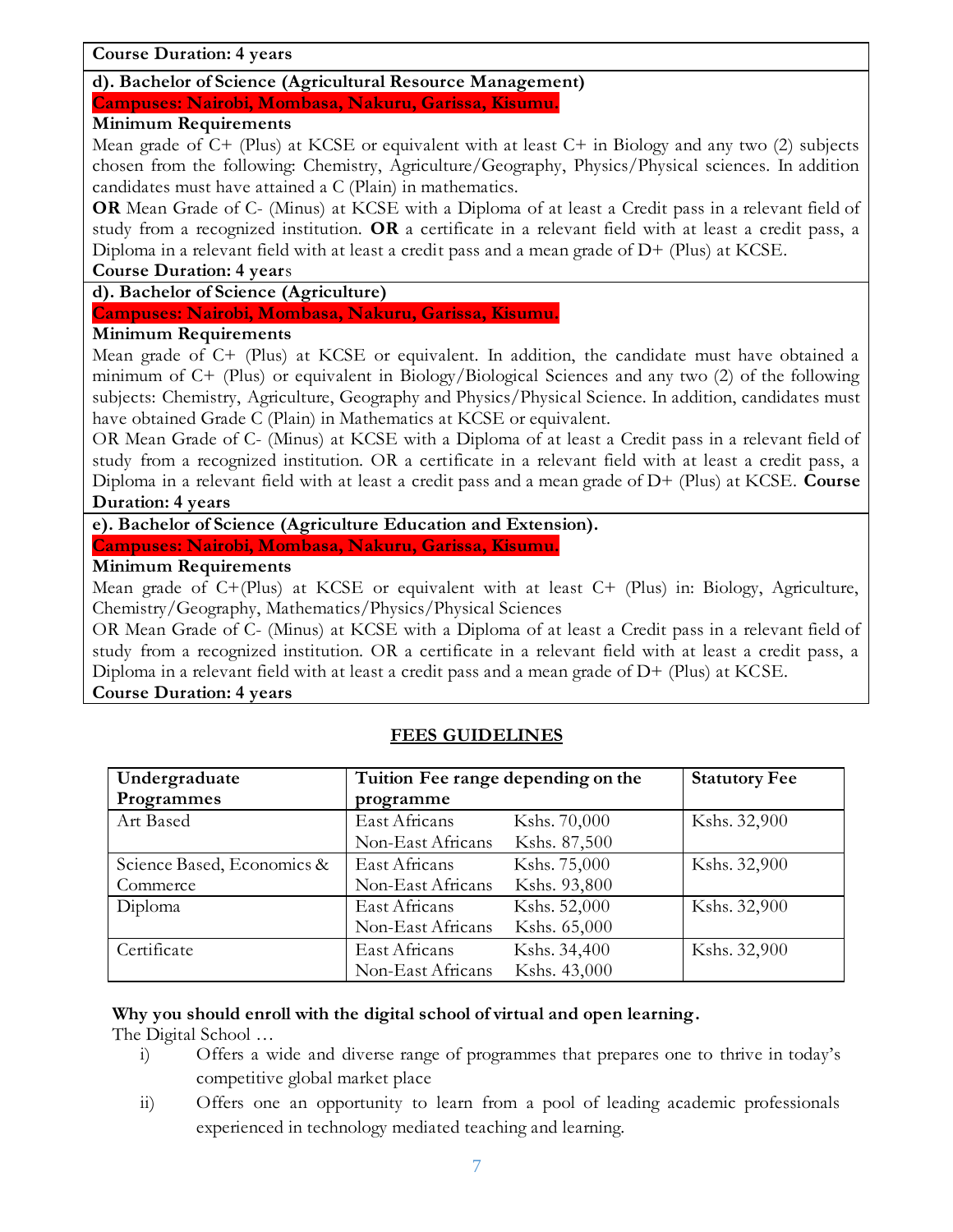- iii) Enables the students to get the requisite online support to ensure successful completion of a diploma or degree course.
- iv) Programme tuition fees is lower compared to fees charged in other modes of course delivery
- v) Ensures that the **Regional Learning Centres** in various parts of the country bring services closer to the students.

# **MODE OF APPLICATION, REQUIREMENTS & PROCEDURES**

#### **(i) GUIDELINE FOR ONLINE APPLICATION.**

Application for admission into the programme can be **done online** by a simple click **[http://applications.ku.ac.ke](http://applications.ku.ac.ke/)**

All you need is the following:

- Ensure you have met the eligibility criteria for the selected program.
- Ensure you have scanned Academic Transcripts, Certificates and Passport photo.
- Ensure you have scanned identification documents, either an Identification Card or Passport.
- Ensure you have the required application fee of **Kshs. 2,000/=** for East Africans on your MPESA line for completing the application process.

#### **\*\*Payment for online application is only by MPESA through details provided on the application portal only.\*\***

**(ii)** Application forms can be obtained from **Kenyatta University, Admissions Block, Office No. 12** or at the Regional Centers based in **Nairobi, Mombasa, Kisumu and Garissa** or be downloaded from our website **[www.ku.ac.ke](http://www.ku.ac.ke/)**

East African applicants shall pay non-refundable processing fee of **Kshs. 2,000/=** for through **Bank deposit only** into any of the following bank accounts:

| Co-operative Bank of Kenya- | Account No. 011-2906-246-1400 |
|-----------------------------|-------------------------------|
| $\overline{\phantom{a}}$    | Account No. 010-0305-915-0801 |
| $\sim$                      | Account No. 018-0290-518859   |
| $\blacksquare$              | Account No. 045-0000-2331     |
|                             |                               |

Non-East Africans shall pay non-refundable application processing fee of **USD. 50/=** through **Bank deposit only** into the following bank account.

| <b>Bank Name</b>          | <b>Account Name</b>                    | Branch              | Ac. No.        | <b>Swift Code</b>  |
|---------------------------|----------------------------------------|---------------------|----------------|--------------------|
| National Bank of<br>Kenva | Kenyatta University<br>Tuition Account | Kenvatta University | 02020059150800 | <b>NBKEKENXXXX</b> |

**\*\*Payment for application forms is only through the bank account details provided above only.\*\***

Duly completed forms should be returned to the **Registrar (Academic), Kenyatta University P.O. Box 43844 – 00100, NAIROBI, Kenya** on or before **24th August, 2022**. Copies of relevant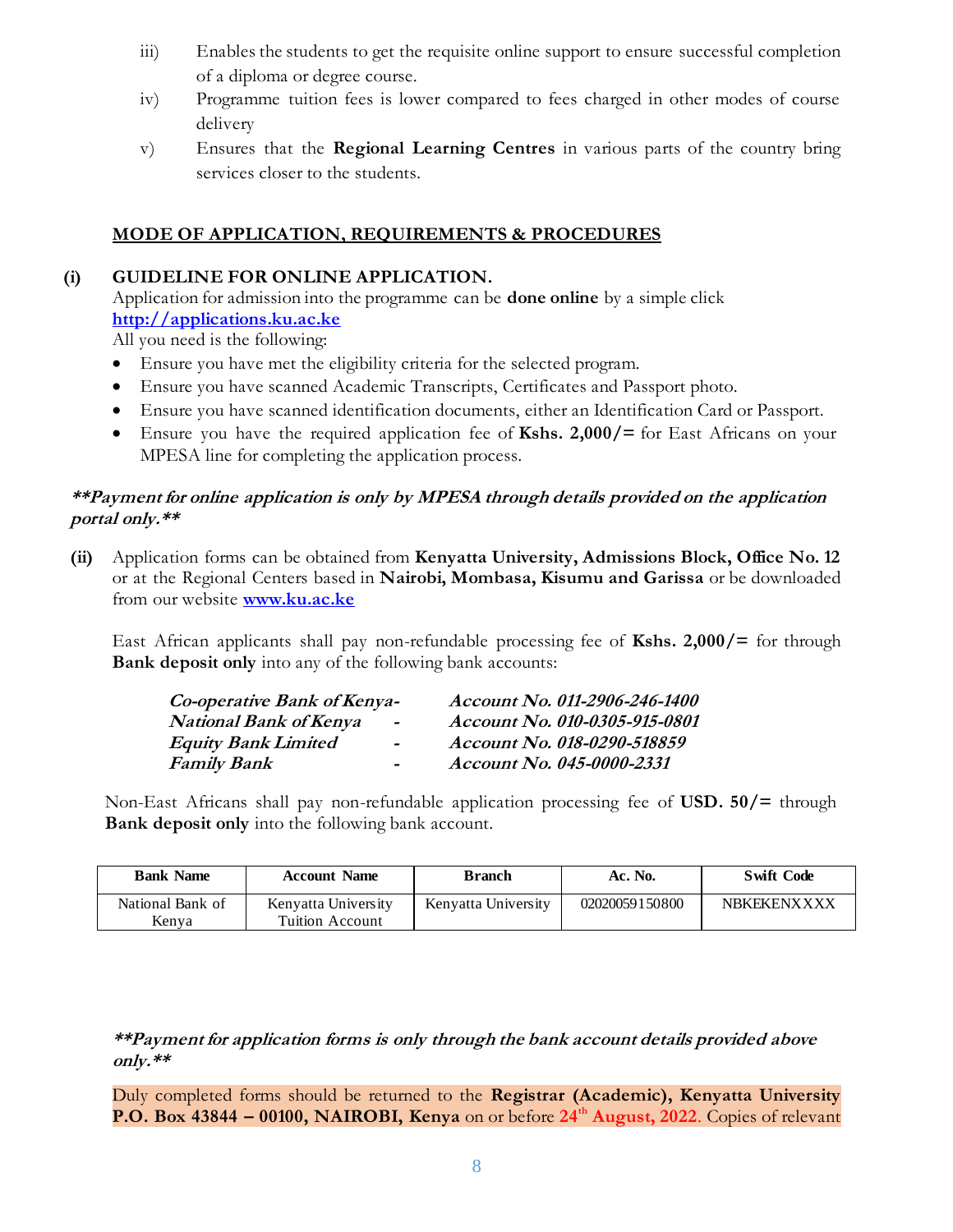**professional and academic certificates** and **transcripts, Two (2) I'x1' passport size photos** and **original application fee receipt, MUST** be attached to the application form.

**NB: 'O' Level Certificate must be attached: Those with Grade C (Plain) at K.C.S.E must have a Diploma and those with C - (Minus) must have a Certificate and a Diploma.**

Diploma holders from recognized institutions may apply for Credit Waiver in consultation with their respective schools upon admission. Credit waiver application forms are obtainable on request when collecting application form or can be downloaded from Kenyatta University website at **[www.ku.ac.ke](http://www.ku.ac.ke/)**

#### **ENQUIRIES**

**For further information please contact: THE REGISTRAR (ACADEMIC) KENYATTA UNIVERSITY, P. O. BOX 43844 – 00100 – NAIROBI TELEPHONE: 020-8710901/0208703061 EMAIL: [registrar-acad@ku.ac.ke](mailto:registrar-acad@ku.ac.ke)**

**ADMISSIONS DSVOL & SSP (SATELLITE CAMPUSES)**

**TELEPHONE: 0208703217/4587 EMAIL: [cep-satellite@ku.ac.ke](mailto:cep-satellite@ku.ac.ke) admissions-dsvolug@ku.ac.ke MOBILE: 0756246547**

**ADMISSIONS SSP (MAIN CAMPUS) TELEPHONE: 0208703219/3215/4295 EMAIL: [admissions-ssp@ku.ac.ke](mailto:admissions-ssp@ku.ac.ke) MOBILE: 0737432721/0745231768**

**CALL CENTER TELEPHONE: +254 20870 EXT 4116/4115 EMAIL: [info.admissions@ku.ac.ke](mailto:info.admissions@ku.ac.ke) MOBILE: 0745231766 /0745231766/0756246547**

**WEBSITE: [www.ku.ac.ke](http://www.ku.ac.ke/)  ONLINE APPLICATIONS: [http://applications.ku.ac.ke](http://applications.ku.ac.ke/)**